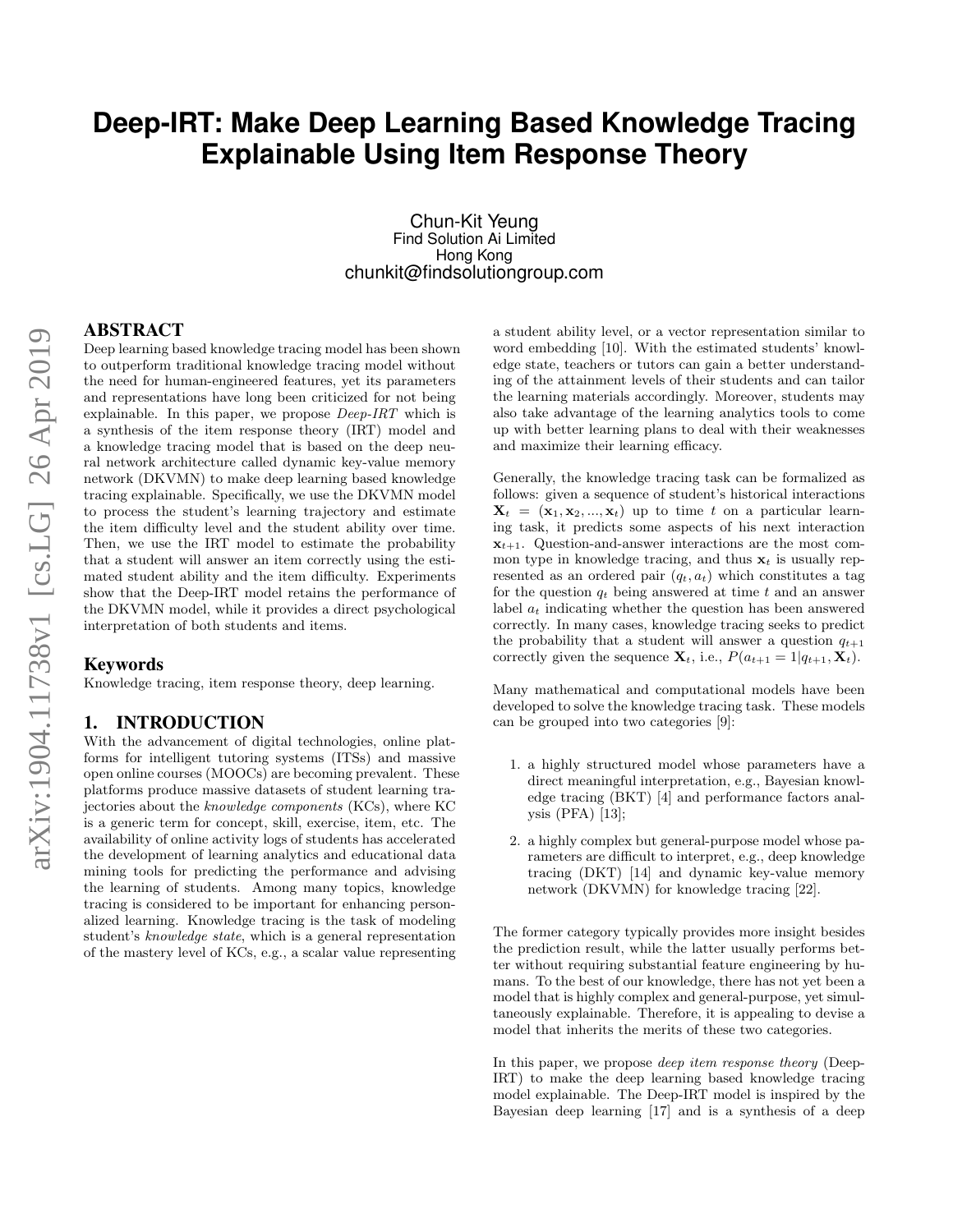learning model and a psychometric model. Specifically, the Deep-IRT model utilizes the DKVMN model to process input data and return psychologically meaningful parameters of the IRT model. The DKVMN model performs feature engineering job to extract latent features from student's historical question-and-answer interactions. Then, the extracted latent features are used to infer the difficulty level of and the student ability on each KC over time. Based on the estimated student ability and the KC difficulty level, the IRT model predicts the probability that the student will answer a KC correctly. By formulating the knowledge tracing task with both the DKVMN model and the IRT model, we are getting the merits from these two models. The Deep-IRT model benefits from the advance of deep learning techniques, e.g., capturing features that are hard to be humanengineered. On the other hand, we empower the explainability by introducing a well-known psychometric model which can be easily understood by many people.

Our experiments show that the proposed Deep-IRT model retains the performance of the DKVMN model. We also conduct analyses on the difficulty level and the student ability learned by the Deep-IRT model. Analyses reveal that the difficulty level estimated by the Deep-IRT model aligns with other traditional methods, e.g., the IRT model and the item analysis [1]. However, the Deep-IRT model still suffers from the reconstruction issue which is discovered in the DKT model [20].

Our main contributions are summarized as follows:

- 1. The proposed Deep-IRT knowledge tracing model is capable of inferring meaningful estimation of student ability and KCs' difficulty level while simultaneously retains the predictive power of the deep learning based knowledge tracing model.
- 2. The Deep-IRT model potentially provides an alternative way for estimating KC's difficulty level by utilizing the entire learning trajectory, rather than the traditional educational testing environment.
- 3. We propose to use a deep learning model to output parameters of a psychometric model so as to leverage the deep learning capability and provide explainable psychometric parameters. This idea can be applied elsewhere apart from the knowledge tracing task.

# 2. LITERATURE REVIEW 2.1 Item Response Theory

Item response theory [15] (IRT) has been used in the educational testing environment since the 1950s. It outputs the probability  $P(a)$  that a student will answer an item (i.e., a question)  $j$  correctly during a test, based on the student's ability level  $\theta$  and the item's difficulty level  $\beta_i$  (in the simplest one-parameter  $IRT^1$ .) This probability is defined by an item response function which has the following characteristics: If a student has a higher ability level, the student

has a higher probability to answer an item correctly; on the other hand, if an item is more difficult, a student has a lower probability to answer the item correctly. Most commonly, the logistic regression model is used in the IRT model as the item response function:

$$
P(a) = \sigma (\theta - \beta_j) = \frac{1}{1 + \exp(-(\theta - \beta_j))}
$$
 (1)

where  $\sigma(\cdot)$  is the sigmoid function.

In addition to estimating the probability  $P(a)$ , the IRT model has also been widely used to estimate the student ability  $\theta$  and the item difficulty level  $\beta_i$ . Yet, as the IRT model is originally devised for the educational testing environment, the model assumes that the student's ability is not changing during the test. Thus, it cannot be applied directly to the task of knowledge tracing, where student's knowledge state is changing over time.

# 2.2 Knowledge Tracing

To tackle the knowledge tracing task, researchers have been investigating mathematical and computational models since the 1990s. Various approaches, ranging from probabilistic models to deep neural networks, have been developed over the past three decades.

#### *2.2.1 Bayesian Based Knowledge Tracing*

The Bayesian knowledge tracing (BKT) model was proposed by Corbett and Anderson [4] during the 1990s. It is used to model a skill acquisition process by a hidden Markov model (HMM). However, many simplifying assumptions adopted by the BKT model are unrealistic. One of the assumptions is that all students and questions of a same skill are treated equally in the BKT model. Thus, researchers have investigated in various individualizations on the BKT model. Some researchers have empowered the individualization of the BKT model on both skill-specific parameters [11, 12] and student-specific parameters [21]. Some other researchers has also investigated the synthesis of the BKT model and the IRT model [8, 18] to empower the individualization over questions and students. However, it should be noted that such extensions often require considerable feature engineering efforts and may incur a significant increase in the computational requirements.

#### *2.2.2 Factors Analysis Based Knowledge Tracing*

In the 2000s, learning factors analysis (LFA) [3] and performance factors analysis (PFA) [13] are proposed to tackle the knowledge tracing task using the logistic regression model. Both models are similar to the IRT model, yet they estimate the probability that a student will answer a question correctly by learning skill-level parameters. LFA is formulated as follows:

$$
P(a) = \sigma(\theta + \sum_{j \in skills} (\gamma_j N_j - \beta_j)), \tag{2}
$$

where  $\sigma(\cdot)$  is the sigmoid function,  $\theta$ ,  $\gamma_j$  and  $\beta_j$  are the model parameters, and  $N_i$  is the input to the model. Similar to the IRT model,  $\theta$  and  $\beta_i$  can be conceived as the ability of a student and the difficulty level of a skill j, respectively.  $N_i$ means the number of attempts that the student has on the skill j, so  $\gamma_j$  can be interpreted as the learning rate for the skill j.

 $^1\rm{The}$  one-parameter IRT has the property of specific objectivity. It means that the rank of the item difficulty is the same for all students independent of ability, and the rank of the person ability is the same for all items independent of difficulty.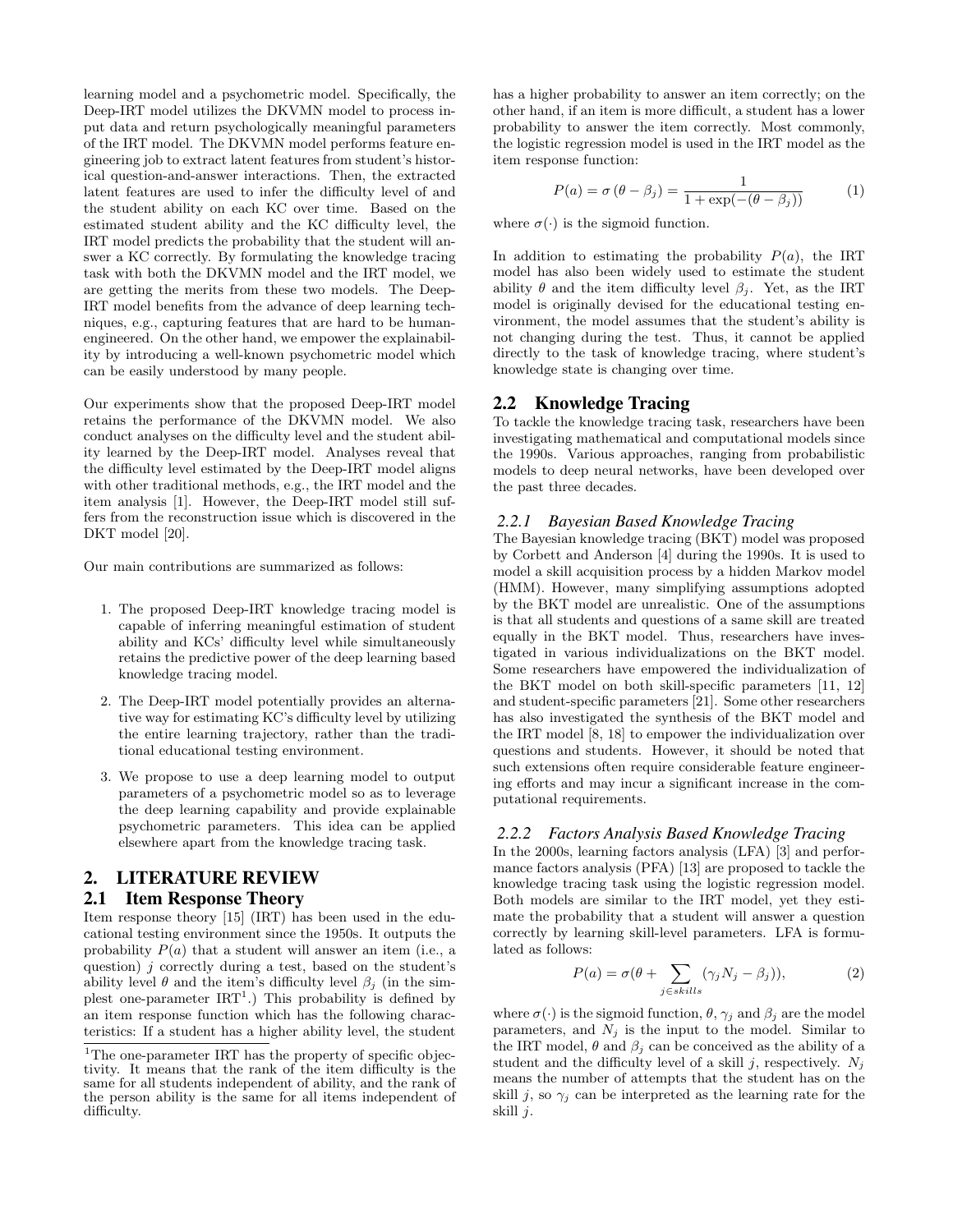

Figure 1: Unfolded version of the RNN architecture for DKT. The hidden state is processed differently in the vanilla RNN or LSTM-RNN.  $h_0$  is the initial hidden state in the RNN, and it is usually initialized randomly or to a zero vector.

After the emergence of the LFA model, Pavlik et al., who believed that student performance has a higher influence than the student ability in tackling the KT task, proposed the PFA model which offers higher sensitivity to student performance rather than student ability [13]. Concretely, it discards the parameter  $\theta$  in the LFA model and splits the input  $N_j$  into  $S_j$  and  $F_j$ , which represent the number of successful and failed attempts, respectively, the student has on the skill j. The PFA model is formulated as follows:

$$
P(a) = \sigma\left(\sum_{j \in skills} (\alpha_j S_j + \rho_j F_j - \beta_j)\right),\tag{3}
$$

where  $\alpha_j$  and  $\rho_j$  are the new model parameters. Similarly, both  $\alpha_j$  and  $\rho_j$  can be considered as the learning rate for the skill  $j$  when it is applied successfully and unsuccessfully, respectively. In analogue with the IRT model, we can deem that the PFA model treats  $\alpha_j S_j + \rho_j F_j$  to be the student ability  $\theta$  on the skill j, such that a student can have different ability levels on different skills. It turns out that the PFA model performs better than the LFA model [5].

As we can see from the model formulation, both LFA and PFA models can handle a learning task that is associated with multiple skills. However, it should be noted that they require manual labeling about the skills involved in solving the learning task, and they cannot deal with the inherent dependency among skills. Furthermore, the LFA assumes that  $P(a)$  increases monotonically with the total number of attempts, so it is impossible to transit a student's knowledge state from learned to unlearned. Although the PFA model relieves this assumption by introducing the count of failed attempts, it is still difficult for the PFA model to decrease  $P(a)$  once a student has numerous successful attempts. Even this issue is alleviated in the recent-PFA model [5] which uses an exponentially weighted average approach to obtain the recent correct rate of a student, we consider that the features

used in the LFA and PFA models are still relatively simple and human-engineered, so it cannot adequately represent the students' knowledge state.

#### *2.2.3 Deep Learning Based Knowledge Tracing*

Recently, with a surge of interest in deep learning models, deep knowledge tracing (DKT) [14], which models student's knowledge state based on a recurrent neural network (RNN), has been shown to outperform the traditional models, e.g., BKT and PFA, without the need for human-engineered features such as recency effect, contextualized trial sequence, inter-skill relationship, and students' ability variation [9].

In DKT, an interaction  $(q_t, a_t)$  is first transformed into a fixed-length input vector  $x_t$  using one-hot encoding. After the transformation, DKT passes the  $x_t$  to the hidden layer and computes the hidden state  $h_t$  using long shortterm memory (LSTM) cells [7]. The hidden state of the RNN, in theory, summarizes all of the information from the past, so the hidden state in the DKT model can therefore be conceived as the latent knowledge state of a student that is resulted from his past learning trajectory. This latent knowledge state is then disseminated to the output layer to compute the output vector  $y_t$ , which represents the probabilities of answering each KC correctly. If the student has a sequence of question-and-answer interactions of length T, the DKT model maps the inputs  $(\mathbf{x}_1, \mathbf{x}_2, \dots, \mathbf{x}_T)$  to the outputs  $(\mathbf{y}_1, \mathbf{y}_2, \dots, \mathbf{y}_T)$  accordingly. The unfolded RNN architecture for DKT is visualized in Figure 1, with a high-level interpretation.

However, since all of the information captured by the RNN lives in a same vector space in the hidden layer, the DKT model is consequently difficult to provide consistent prediction across time and therefore failing to pinpoint accurately which KCs a student is good at or unfamiliar with [20]. An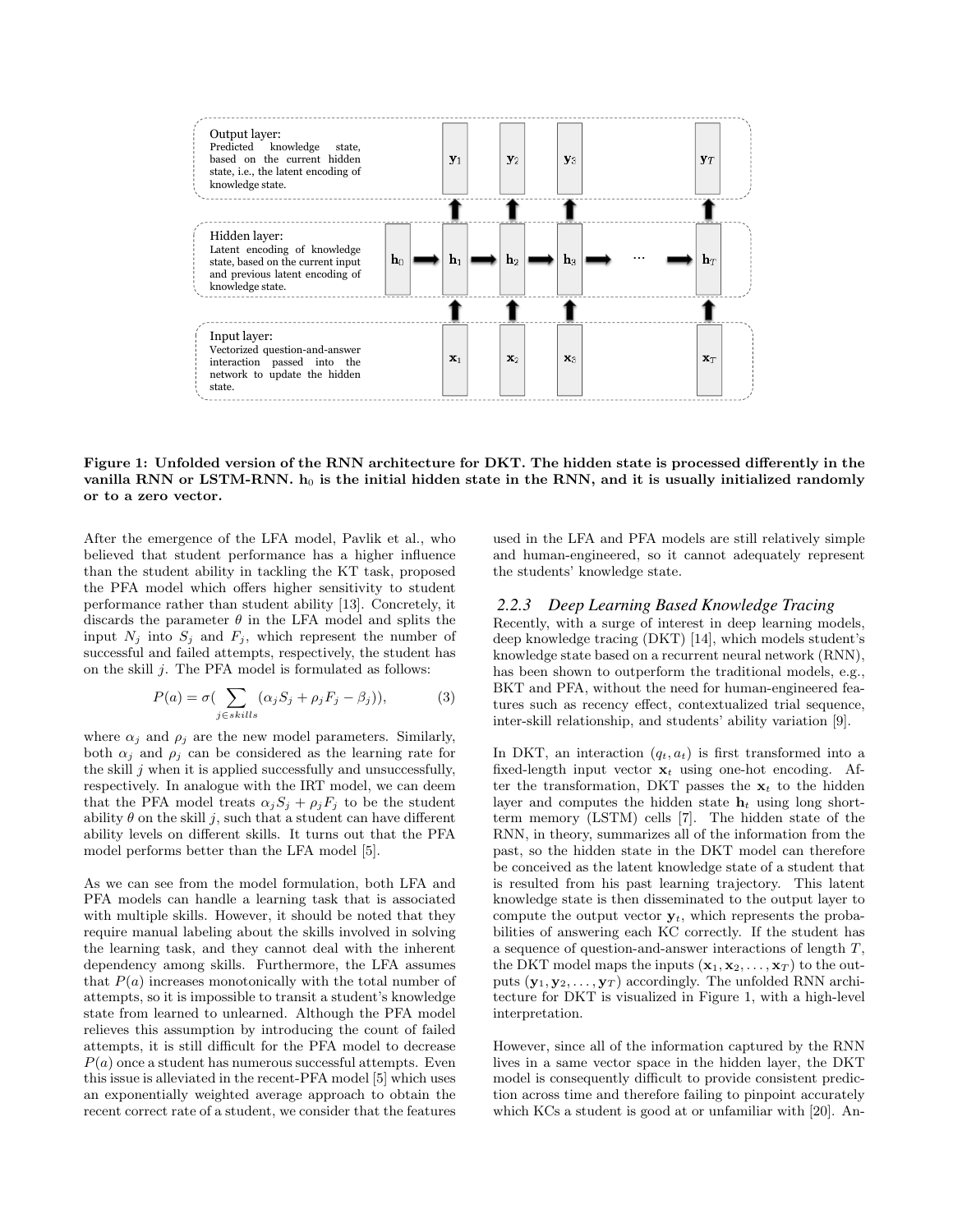other novel neural network architecture, dynamic key-value memory network (DKVMN), is therefore proposed to alleviate this problem [22].

DKVMN exploits the (single-head) attention mechanism in the memory augmented neural network [6] to model the skill acquisition process with two types of memory – the static key memory and the dynamic value memory. The static key memory and the dynamic value memory are an analogue of the Python dictionary. The key memory is immutable and stores the embedding vectors of different query keys for the attention mechanism; while the value memory is mutable and stores the numerical values of the corresponding key. To adapt the DKVMN model in the knowledge tracing setting, consider that there is a set of latent concepts (key memory) which is associated with a set of corresponding latent knowledge states (value memory). These latent concepts underlie all of the available KCs in a dataset, so each KC is a combination of these latent concepts. To construct a knowledge state of a KC, the same combination is applied on those corresponding latent knowledge states. This combination process generates vector representations of the KC and the knowledge state. The DKVMN model then estimates  $P(a)$  based on the extracted KC and knowledge state vectors. In order to govern the KC acquisition process, the latent knowledge states in the value memory are updated when a student has done a learning task. Zhang et al. shows that the DKVMN model not only outperforms the DKT model without suffering from overfitting, but also discovers underlying concepts for input KCs precisely.

Although DKVMN has provided an elegant methodology to model the KC acquisition process by distributing the vector representations of a KC and its knowledge state into different memory locations, these vector representations are still lack of interpretability, which is a common problem in most of the deep learning models. Therefore, there have been a tension in the learning science community between highly structured models, e.g., IRT, BKT and PFA, whose parameters have a direct psychological interpretation, versus, a highly complex but general-purpose models, e.g., DKT and DKVMN, whose parameters and representations are difficult to interpret. In the later section, we would like to relieve this tension by merging the IRT model and the DKVMN model so as to make the DKVMN model explainable.

## 3. DEEP ITEM RESPONSE THEORY

In this section, we explicate the Deep-IRT model which is a synthesis of the DKVMN model and the IRT model. Firstly, we explain the working mechanism of the DKVMN model mathematically. Then, we propose to augment the DKVMN model with the *student ability network* and the *difficulty net*work so as to output the student ability level and the KC difficulty level that are required in the IRT model. Eventually, we use the one-parameter IRT model to predict the probability that a student will answer a KC correctly based on the estimated student ability and the KC difficulty level.

# 3.1 Working Mechanism of DKVMN

In summary, the DKVMN model works as follows: at time t, it first receives a KC  $q_t$ , then predicts the probability of answering  $q_t$  correctly, and eventually updates the memory using the question-and-answer interaction  $(q_t, a_t)$ .

Assume that there are N latent concepts underlying Q distinct KCs. These latent concepts are stored in the key memory  $\mathbf{M}^k \in \mathbb{R}^{N \times d_k}$ , where  $d_k$  is the embedding size of a key memory slot. The student's knowledge states on these latent concepts are stored in the value memory  $\mathbf{M}^v \in \mathbb{R}^{N \times d_v}$ , where  $d_v$  is the embedding size of a value memory slot. To trace the student's knowledge state, the DKVMN model involves three major steps – getting an attention weight, making a prediction and updating the value memory.

#### *3.1.1 Getting Attention Weight*

The DKVMN model can make a prediction when it receives an input  $q_t$  at any time t. It first extracts the embedding vector of  $q_t$  from a KC embedding matrix  $\mathbf{A} \in \mathbb{R}^{Q \times d_k}$ . Then, it uses this embedding vector, denoted as  $\mathbf{k}_t \in \mathbb{R}^{d_k}$  later on, to query the key memory matrix  $M^k$  in the DKVMN model. The query result is the weighting of how much attention should be paid on each value memory slot. This attention weight  $\mathbf{w}_t \in \mathbb{R}^N$  is computed by the softmax activation of the inner product between  $\mathbf{k}_t$  and each key memory slot  $\mathbf{M}_i^k$ :

$$
w_{ti} = \text{Softmax}(\mathbf{M}_i^k \mathbf{k}_t), \tag{4}
$$

where  $\sum_{i=1}^{N} w_{ti} = 1$  and  $w_{ti}$  is the *i*-th element in the weight vector  $\mathbf{w}_t$ , and  $\mathbf{M}_i^k$  is the *i*-th row-vector of  $\mathbf{M}^k$ .

## *3.1.2 Making Prediction*

With the attention weight  $w_t$ , the DKVMN model can predict the probability that a student will answer  $q_t$  correctly by the following process. First, the DKVMN model reads the latent knowledge state in the value memory  $\mathbf{M}_t^v$  at time  $t$ to form a read vector

$$
\mathbf{r}_t = \sum_{i=1}^N w_{ti} (\mathbf{M}_{ti}^v)^T, \tag{5}
$$

where  $\mathbf{M}_{ti}^v$  is the *i*-th row-vector of  $\mathbf{M}_t^v$ . Then, the read vector  $\mathbf{r}_t$  and the KC embedding vector  $\mathbf{k}_t$  are concatenated vertically and disseminated to a fully connected layer with the hyperbolic tangent activation so as to generate a feature vector  $f_t$ . The feature vector  $f_t$  is then used to calculate the probability  $p_t$  that the student will answer the KC  $q_t$ correctly. These steps can be expressed mathematically as follows:

$$
\mathbf{f}_t = \tanh(\mathbf{W}_f[\mathbf{r}_t, \mathbf{k}_t] + \mathbf{b}_f),\tag{6}
$$

$$
p_t = P(a_t) = \sigma(\mathbf{W}_p \mathbf{f}_t + \mathbf{b}_p),\tag{7}
$$

where [·] denotes concatenation, and both the sigmoid function  $\sigma(\cdot)$  and the hyperbolic tangent tanh( $\cdot$ ) are applied in an element-wise manner. These are parameterized by a weight matrix  $W$  and a bias vector  $b$  with appropriate dimensions. Here we adopt  $p_t$  to represent  $P(a_t)$  for the sake of avoiding confusion when we state the loss function later on.

#### *3.1.3 Updating Value Memory*

The DKVMN model updates the value memory  $\mathbf{M}_t^v$  based on the input tuple  $(q_t, a_t)$  and the attention weight  $\mathbf{w}_t$ . The DKVMN model first retrieves an embedding vector of  $(q_t, a_t)$ from a KC-response embedding matrix  $\mathbf{B} \in \mathbb{R}^{2Q \times d_v}$ . This embedding vector, denoted as  $\mathbf{v}_t \in \mathbb{R}^{d_v}$  later on, represents the knowledge growth after working on the KC  $q_t$  with the correct label  $a_t$ . When updating the memory, some of the memory is first erased with an erase vector  $\mathbf{e}_t \in \mathbb{R}^{d_v}$  before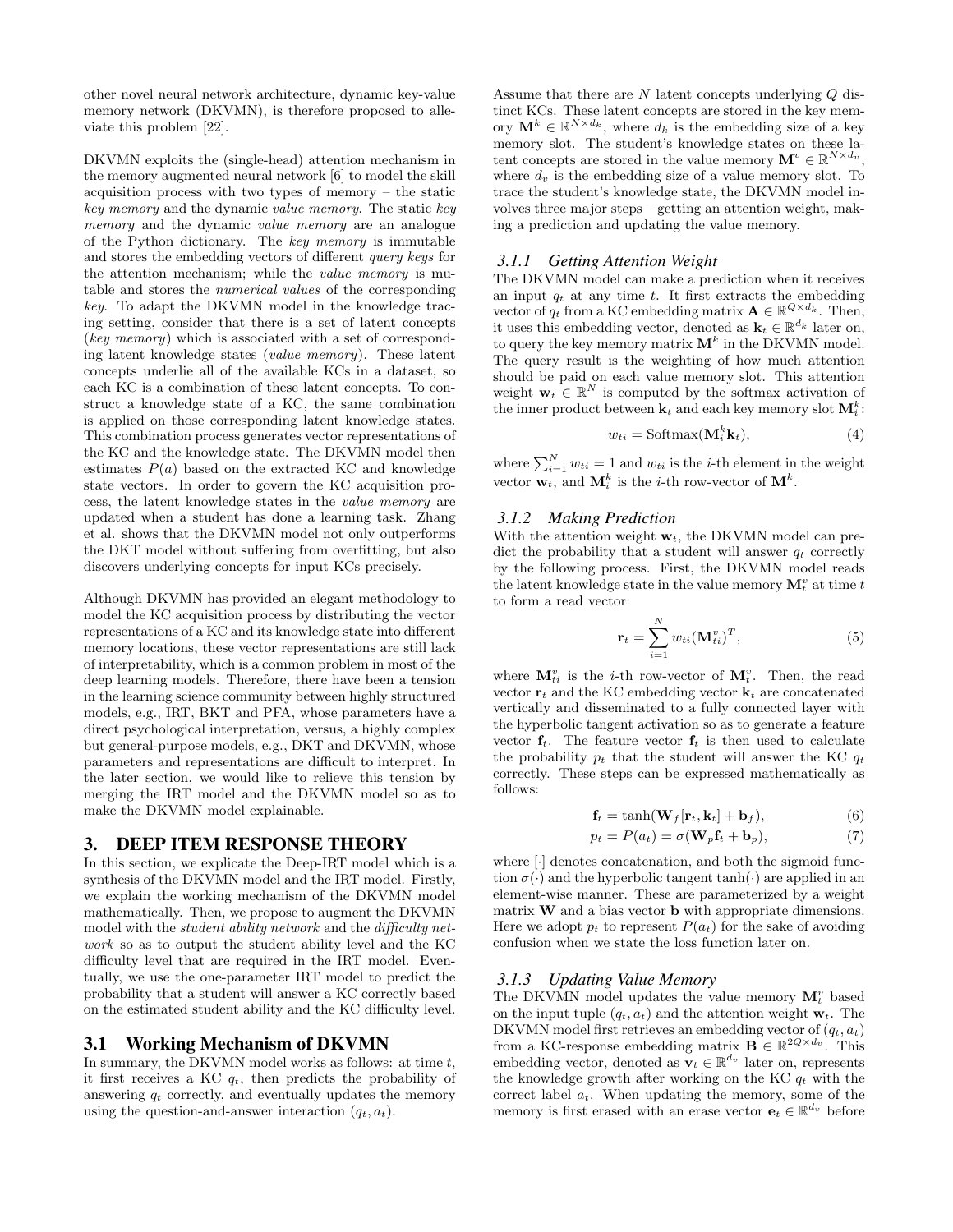

Figure 2: Network architecture for the Deep-IRT model. The model is drawn at time  $t$  only. The blue components describe the process of getting the attention weight, the green components describe the process of updating the value memory and the red components describe the process of making a prediction. The ⊗ and  $oplus$  represent element-wise multiplication and addition, respectively.

new information is added to the memory with the add vector  $\mathbf{a}_t \in \mathbb{R}^{d_v}$ . Erasing the memory offers the ability of forgetting similar to the LSTM cell. All in all, each value memory slot is updated as follows:

$$
\mathbf{e}_t = \sigma(\mathbf{W}_e \mathbf{v}_t + \mathbf{b}_e),\tag{8}
$$

$$
\mathbf{a}_t = \tanh(\mathbf{W}_a \mathbf{v}_t + \mathbf{b}_a),\tag{9}
$$

$$
\tilde{\mathbf{M}}_{t+1,i}^v = \mathbf{M}_{ti}^v \otimes (\mathbf{1} - w_{ti} \mathbf{e}_t)^T, \tag{10}
$$

$$
\mathbf{M}_{t+1,i}^v = \tilde{\mathbf{M}}_{t+1,i}^v + w_{ti}\mathbf{a}_t^T, \tag{11}
$$

where 1 is a vector of all ones, and  $\otimes$  represents element-wise multiplication.

#### 3.2 Student Ability and Difficulty Networks

As the architecture of DKVMN is elegant, it can be easily augmented to provide other meaningful information during the model influence. Firstly, the knowledge state of each latent concept can be exploited to calculate the student ability. Specifically, when the DKVMN model receives a KC  $q_t$ , it forms the feature vector  $f_t$  during the influence. As  $f_t$  is the concatenation of the read vector  $r_t$  and the KC embedding vector  $\mathbf{k}_t$ , it contains information of both the student's knowledge state on  $q_t$  and the embedded information of  $q_t$ . We believe that the  $f_t$  can be used to infer the student ability on  $q_t$  by further processing  $f_t$  via a neural network. Similarly, the difficulty level of  $q_t$  can be elicited by passing the KC embedding vector  $\mathbf{k}_t$  to a neural network.

According to the purpose of the neural network, we call these two networks to be student ability network and difficulty network. Using a single fully-connected layer, we express these two networks as follows:

$$
\theta_{tj} = \tanh(\mathbf{W}_{\theta}\mathbf{f}_t + \mathbf{b}_{\theta}),\tag{12}
$$

$$
\beta_j = \tanh(\mathbf{W}_{\beta}\mathbf{q}_t + \mathbf{b}_{\beta}),\tag{13}
$$

where  $\theta_{tj}$  and  $\beta_j$  can interpreted as the student ability on the  $KC j$  at time t and the difficulty level of the KC j, respectively. We use the hyperbolic tangent to be the activation function for both networks such that both outputs are scaled into the range  $(-1, 1)$ . Then, these two values are passed to the item response function to calculate the probability that a student will answer the KC  $j$  correctly:

$$
p_t = \sigma(3.0 * \theta_{tj} - \beta_j). \tag{14}
$$

The output of the student ability network are multiplied by a factor of 3.0 for a practical reason [19]. For example, if we do not scale up the student ability, the maximum value that can be obtained is  $\sigma(1 - (-1)) = \sigma(2) = 0.881$ .

The network architecture at time t is plotted in Figure 2. It should be noted that the student ability network and the KC difficulty network can be applied to any types of neural network. For example, these two networks can be inserted to the DKT model, i.e., the RNN, surrounded by the hidden layer and the output layer. By formulating the knowledge tracing task with both the DKVMN model and the IRT model, we are getting the best from two worlds. The model benefits from the advance of deep learning techniques such that it captures features that are hard to be humanengineered. On the other hand, we empower the explainability by introducing a well-known psychometric model which can be easily understood by many people. This idea of merging deep learning models and psychometric models can be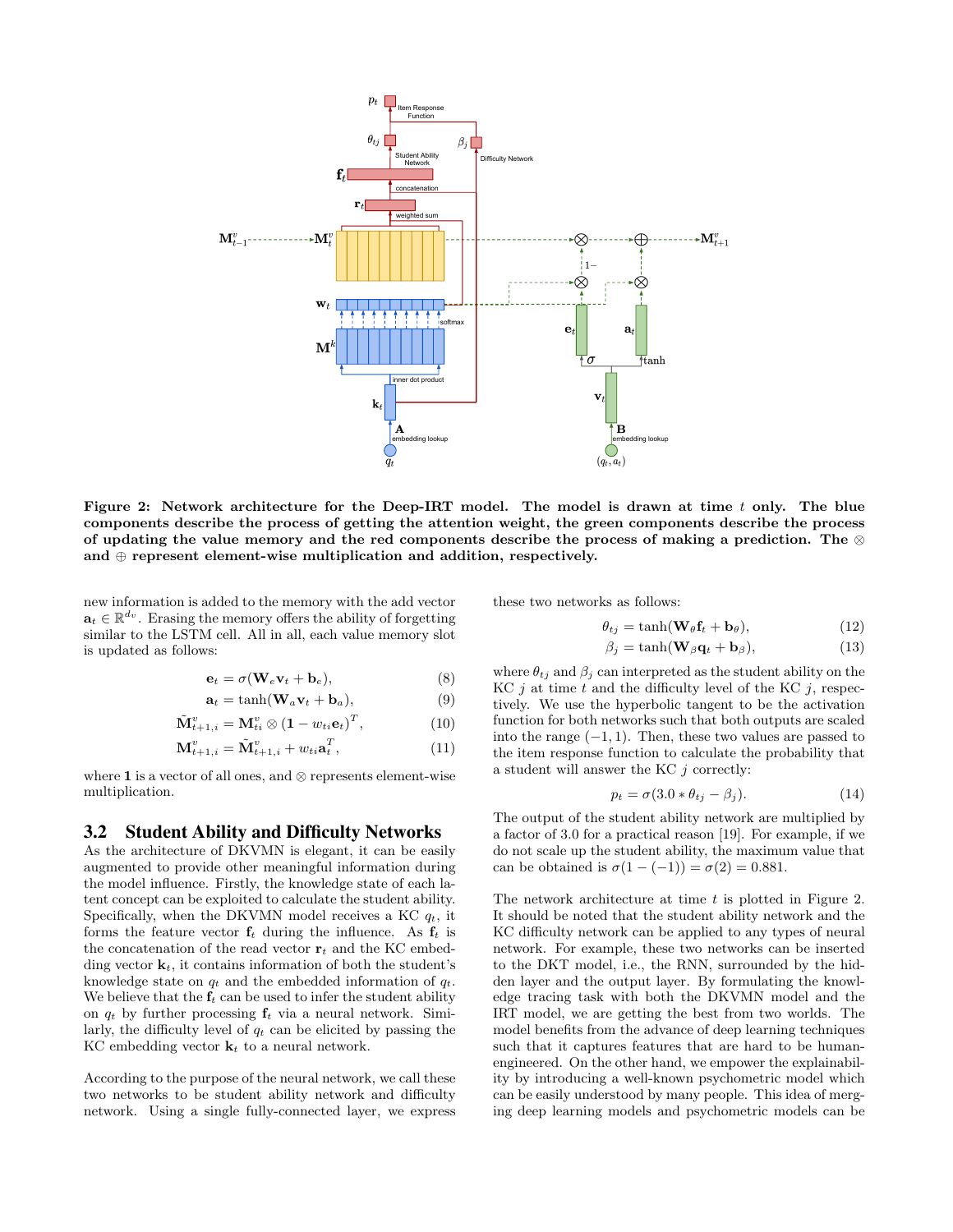Table 1: The summary of datasets.

| Dataset     | No. students | No. skills |        | No. questions No. interactions | Sequence length     | Correct rate |
|-------------|--------------|------------|--------|--------------------------------|---------------------|--------------|
| ASSIST2009  | 4.151        | 110        | 26,684 | 325,637                        | $78.45 \pm 155.86$  | 65.84\%      |
| ASSIST2015  | 19.840       | 100        | N/A    | 683,801                        | $34.47 \pm 41.39$   | 73.18%       |
| Statics2011 | 333          | 156        | 1,223  | 189.297                        | $568.46 \pm 370.30$ | 76.54\%      |
| Synthetic   | 2000         | 5          | 50     | 100,000                        | $50.00 \pm 0.00$    | 58.83%       |
| XXXX-F1toF3 | 310          | 99         | 2266   | 51.283                         | $165.43 \pm 163.65$ | 46.69%       |

applied elsewhere apart from the knowledge tracing task, e.g., forgetting curve [2].

# 4. EXPERIMENTS

# 4.1 Datasets

We employ four public datasets and one proprietary dataset in our experiment. For the public datasets, we used the processed data that provided by Zhang et al. [22]. The information of these datasets is summarized in Table 1.

ASSIST2009 This dataset is provided by the ASSISTments online tutoring platform and has been used in several papers for the evaluation of knowledge tracing models. The dataset contains 4, 151 students with 325, 637 question-andanswering interactions from 26, 688 questions of 110 skills. The average sequence length of a student is 78.45 with a standard deviation of 155.86. The correct rate of this dataset is 65.84%. As most of the literature adopts the skill tag when they conducted the experiment, we also adopt the skill tag as the input to a model in our experiment.

ASSIST2015 This dataset contains 19, 840 student responses for 100 skills with a total of 683, 801 question-and-answering interactions. Although it contains more interactions than ASSIST2009, the average number of records per skill and student is actually smaller due to a larger number of students. The average sequence length of a student is 34.47 with a standard deviation of 41.39. The correct rate of this dataset is 73.18%. As this dataset only provides the skill tag, we adopt the skill tag as the input to a model.

Statics2011 This dataset is obtained from an engineering statics course with 189, 927 interactions from 333 students and 1, 223 question tags of 156 skills. The average sequence length of a student is 568.46 with a standard deviation of 370.30. The correct rate of this dataset is 76.54%. Moreover, the question tag is used as the input to a model.

Synthetic Piech et al. [14] also simulated 2000 virtual students' question-and-answer trajectories. Each student answers the same sequence of 50 questions each of which belong to a single concept  $j \in \{1, \ldots, 5\}$  and has a difficulty level β, with an assigned ability θ of solving the task related to the concept  $j$ . The probability of a student answering a question correctly is defined based on the this IRT model  $p(a) = c + \frac{1-c}{1+\exp(-(\theta-\beta))}$ , where c denotes the probability of a student guessing it correctly and it is set to 0.25. The question tag is used as the input to a model.

FSAI-F1toF3 This dataset is provided by the Find Solution Ai Limited and is collected via an adaptive learning

tablet application called  $4$ LittleTrees<sup>2</sup>. We extracted the student interactions that are related to mathematics curriculum from F.1 to F.3 in Hong Kong<sup>3</sup> . It consists of 51, 283 question-and-answer interactions from 310 students on 2, 266 questions of 99 skills. The average sequence length of a student is 165.43 with a standard deviation of 163.65. The correct rate of this dataset is 46.69%. For this dataset, we use the question tag as the input to a model.

# 4.2 Implementation

#### *4.2.1 Experiments Setting*

We feed the input  $q_t$  and  $(q_t, a_t)$  to the network using their ID tag, where  $ID(q_t) = q_t \in \{1, 2, ..., Q\}$  and  $ID(q_t, a_t) =$  $q_t + a_t * Q \in \{1, 2, ..., 2Q\}$  if there are Q distinct KCs. The IDs of  $q_t$  and  $(q_t, a_t)$  are used to lookup the embedding vectors in the the KC embedding matrix A and the KCresponse embedding matrix B, respectively.

Prior to training, the KC embedding matrix A and the KCresponse embedding matrix B, as well as the key memory matrix  $M^k$ , the value memory matrix  $M^v$  and other model parameters W and b, are initialized randomly from a Gaussian distribution with zero mean and a small standard deviation. All of these model parameters are learned during the training process by minimizing the cross-entropy loss:

$$
\mathcal{L} = -\sum_{t} \left( a_t \log p_t + (1 - a_t) \log(1 - p_t) \right). \tag{15}
$$

We learn the model using the Adam optimization with a learning rate of 0.003 and a batch size of 32. We also consistently set the norm clipping threshold to 10.0 in order to avoid gradient exploding. In addition, since all of the input sequences are of different lengths, all sequences, except the Synthetic dataset, are set to be a length of 200. For sequences that have less than 200 time-steps, they are padded with zeros to fill up the remaining time steps. Accordingly, masking is also applied when computing the loss.

We implement the models using Tensorflow on a computer with a single NVIDIA RTX 2080 GPU.

#### *4.2.2 Hyperparameter Selection and Evaluation*

Of all the datasets, 30% of the sequences are held out as a test set and the remaining 70% are used as a training set. Furthermore, five-fold cross-validation is applied on the training set to perform hyperparameter selection. The

 $^2 \rm{More}$  information about the 4LittleTrees can be found on https://www.4littletrees.com/.

 ${}^{3}$ F.1 (Form 1) means the first grade in the secondary school, which is equivalent to the 7th grade elsewhere. Thus, F.1 to F.3 is equivalent to 7th to 9th grade.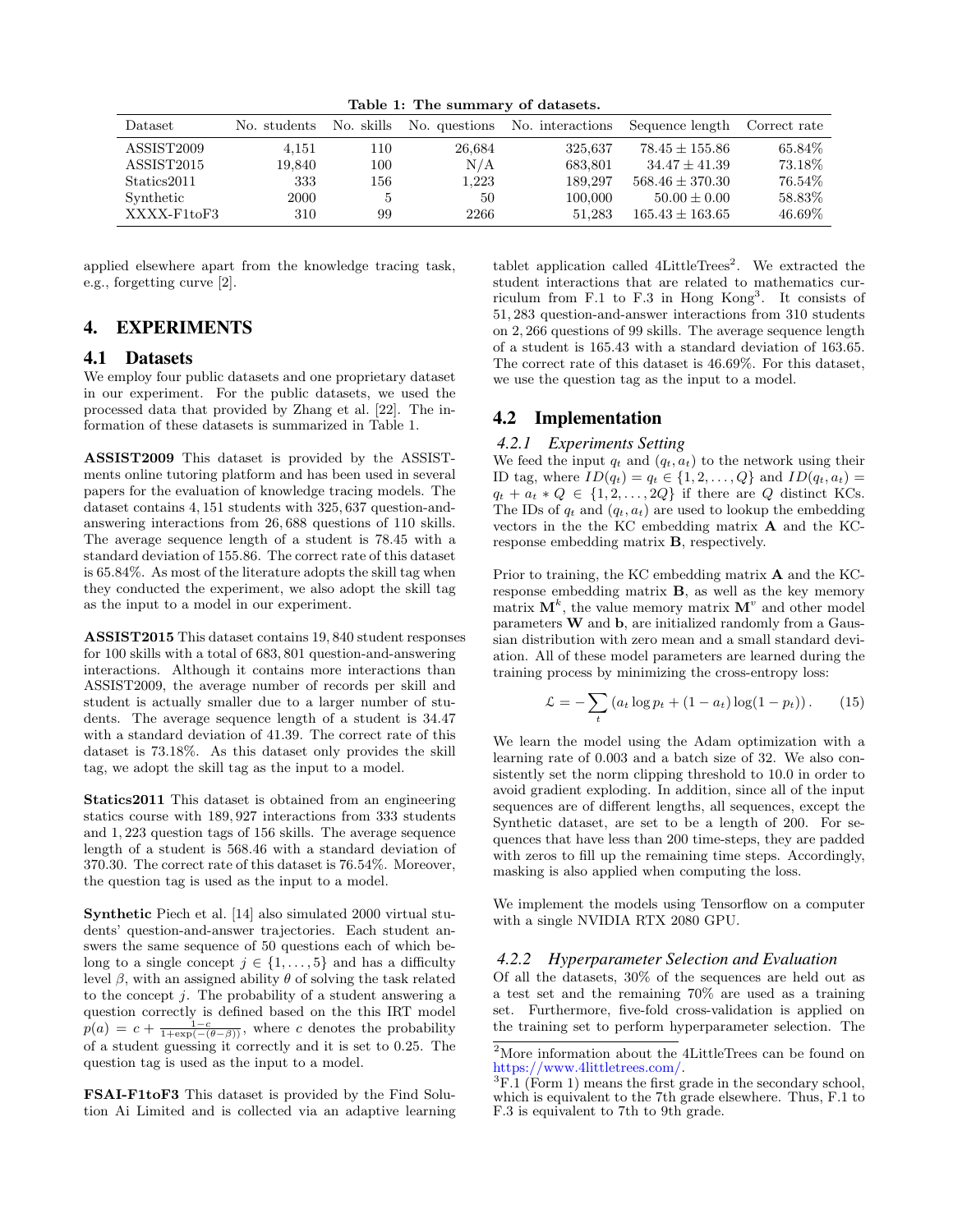Table 2: The average test results of the evaluation measures, as well as their standard deviations, from 5 trials are reported. As the PFA model can be learned by a closed-form solution, the learned parameters and thus its performance are the same in every trail. Therefore, the standard deviation is not reported for the PFA model

| Dataset    |       | <b>PFA</b>  |                  | DKT                |                    | <b>DKVMN</b>                      |                                                                                                                |      | $Deep-IRT$                       |                                                                        |                    |
|------------|-------|-------------|------------------|--------------------|--------------------|-----------------------------------|----------------------------------------------------------------------------------------------------------------|------|----------------------------------|------------------------------------------------------------------------|--------------------|
| <b>AUC</b> | Асс   | Loss        | AUC              | Асс                | Loss               | AUC                               | Acc                                                                                                            | Loss | AUC                              | Acc                                                                    | Loss               |
| 59.68      | 69.24 | 7.08        | $81.56 + 0.18$   |                    | $5.26\,\pm\,0.01$  | $81.61 \pm 0.06$                  | $77.01 \pm 0.04$                                                                                               |      | $81.65\,\pm\,0.02$               | $77.00 + 0.06$                                                         | $5.30 + 0.01$      |
| 52.85      | 73.37 | 6.13        | $72.85 \pm 0.05$ | $75.29\,\pm\,0.02$ |                    |                                   | $75.18 \pm 0.03$                                                                                               |      | $72.88 \pm 0.07$                 | $75.14 \pm 0.02$                                                       | $5.72 \pm 0.01$    |
| 64.99      | 79.85 | 4.64        | $82.71 \pm 0.18$ | $81.37 \pm 0.08$   |                    |                                   |                                                                                                                |      | $83.09 \pm 0.12$                 | $81.56 + 0.04$                                                         | $4.24 + 0.01$      |
| 61.68      | 65.20 | 8.01        | $81.65 \pm 0.06$ | $74.84 \pm 0.09$   |                    | $82.97 \pm 0.06$                  | $75.58 \pm 0.07$                                                                                               |      | $82.98 \pm 0.07$                 |                                                                        | $5.61\,\pm\,0.01$  |
|            |       | 10.46       |                  |                    |                    | $68.40 \pm 0.89$                  | $63.40 \pm 0.15$                                                                                               |      | $68.69 \pm 0.28$                 | $63.43 \pm 0.24$                                                       | $8.42 + 0.06$      |
|            |       | 54.52 54.57 |                  |                    | $77.17\,\pm\,0.04$ | $69.42 \pm 0.34$ $64.11 \pm 0.29$ | $5.69 \pm 0.01$   $72.94 \pm 0.06$<br>$4.29 \pm 0.02$   83.17 $\pm$ 0.11<br>$5.79 \pm 0.02$<br>$8.26 \pm 0.07$ |      | $5.29 + 0.01$<br>$5.71 \pm 0.01$ | $81.57 \pm 0.05$ $4.24 \pm 0.01$<br>$5.62 \pm 0.02$<br>$8.42 \pm 0.03$ | $75.61\,\pm\,0.04$ |

Table 3: The corresponding hyperparameter settings of the models reported in Table 2.

| Dataset     | DKT    |             | <b>DKVMN</b> |            |             | $Deep-IRT$ |        |             |  |
|-------------|--------|-------------|--------------|------------|-------------|------------|--------|-------------|--|
|             | s. dim | $#$ params  | N            | s. dim     | #<br>params | N          | s. dim | #<br>params |  |
| ASSIST2009  | 100    | 140,011     | 10           | 50         | 27,801      | 20         | 100    | 67,602      |  |
| ASSIST2015  | 200    | 341, 901    | 100          | 50         | 35, 301     | 20         | 50     | 27, 352     |  |
| Statics2011 | 100    | 1, 142, 824 | 5            | <b>200</b> | 836, 701    | 5          | 100    | 398, 502    |  |
| Synthetic   | 200    | 251, 851    | 50           | 100        | 55,501      | 20         | 50     | 19,852      |  |
| FSAI-F1toF3 | 100    | 2, 082, 567 | 10           | 100        | 712, 301    | 5          | 50     | 350, 752    |  |

network architectures of the DKT, DKVMN and Deep-IRT models are varied with different numbers of state dimension and memory size. A grid search is applied over the combinations of state dimension and memory size.

As for the DKT model, the hidden layer size is chosen from {10, 50, 100, 200}. For the DKVMN and Deep-IRT models, the dimensions of key memory matrix  $(d_k)$  and the value memory matrix  $(d_v)$  are chosen from {10, 50, 100, 200} as well. We also choose the memory dimension  $N$  for the DKVMN and Deep-IRT models from {5, 10, 20, 50, 100}. As the search space is large if we perform a grid search over all possible combinations of  $N$ ,  $d_k$  and  $d_v$ , we therefore set  $d_k = d_v$  for simplicity. Lastly, we use the combination that results in the smallest cross-entropy loss to retrain the model with the entire training set and evaluate the model performance on the test set.

To report the model performance, we run the training and evaluation process for 5 times. The average and standard deviation of area under the ROC curve (AUC), the accuracy and the cross-entropy loss are reported. AUC provides a robust metric for binary prediction evaluation. When interpreting the value of AUC, the larger the AUC score is, the better the prediction performance is of the model. An AUC score of 0.5 indicates that the model performance is merely as good as random guess.

# 4.3 Results

The model performance of the experiment is shown in Table 2 and the corresponding hyperparameters are stated in Table 3. In addition, we also include the performance of the PFA model in Table 2 as a baseline model for reference. It is noted that the model performance of the DKT model in our experiment is better than the one reported in [22], even thought we adopt the same processed data provided by Zhang et al. [22]. This might be attributed to different random seeds and deep learning libraries that are used to train the model.

For the ASSIST2009 and ASSIST2015 datasets, the DKT

model achieves the highest accuracy and the smallest loss, while the Deep-IRT model and the DKVMN model result in the highest AUC score in the ASSIST2009 and the AS-SIST2015, respectively. As for the Statics2011 dataset, the DKVMN model obtains the highest AUC score, the highest accuracy and the smallest loss. Regarding to the Synthetic dataset, the Deep-IRT results in the best performance in AUC, accuracy and loss. On the FSAI-F1toF3 dataset, the DKT model performs the best. All in all, the DKT, DKVMN and Deep-IRT models have a similar performance.

In addition, we conduct two-tailed independent t-tests on each dataset and each evaluation measure between the Deep-IRT model and the DKVMN model. We found that the difference between their performance is not significant for majority of the datasets. The p-values of the t-tests are reported as follows in Table 4:

Table 4: The p-values of the independent t-tests between the DKVMN model and the Deep-IRT model.

| Dataset     | AUC    | p-value<br>Accuracy | Loss   |
|-------------|--------|---------------------|--------|
| ASSIST2009  | 0.2581 | 0.7061              | 0.7061 |
| ASSIST2015  | 0.1695 | 0.0472              | 0.0472 |
| Statics2011 | 0.3239 | 0.7836              | 0.7836 |
| Synthetic   | 0.7565 | 0.3907              | 0.3907 |
| FSAI-F1toF3 | 0.5119 | 0.8101              | 0.8101 |

Although we cannot claim that their performance is, more or less, the same based on the large p-value, this result, however, might imply that the Deep-IRT model potentially retains the performance of the DKVMN model.

# 5. DISCUSSION

# 5.1 Going Deeper in Difficulty Level

To evaluate the KC difficulty estimated from the Deep-IRT model, we compare the difficulty level learned for the FSAI-F1toF3 dataset with four other sources. The reason why we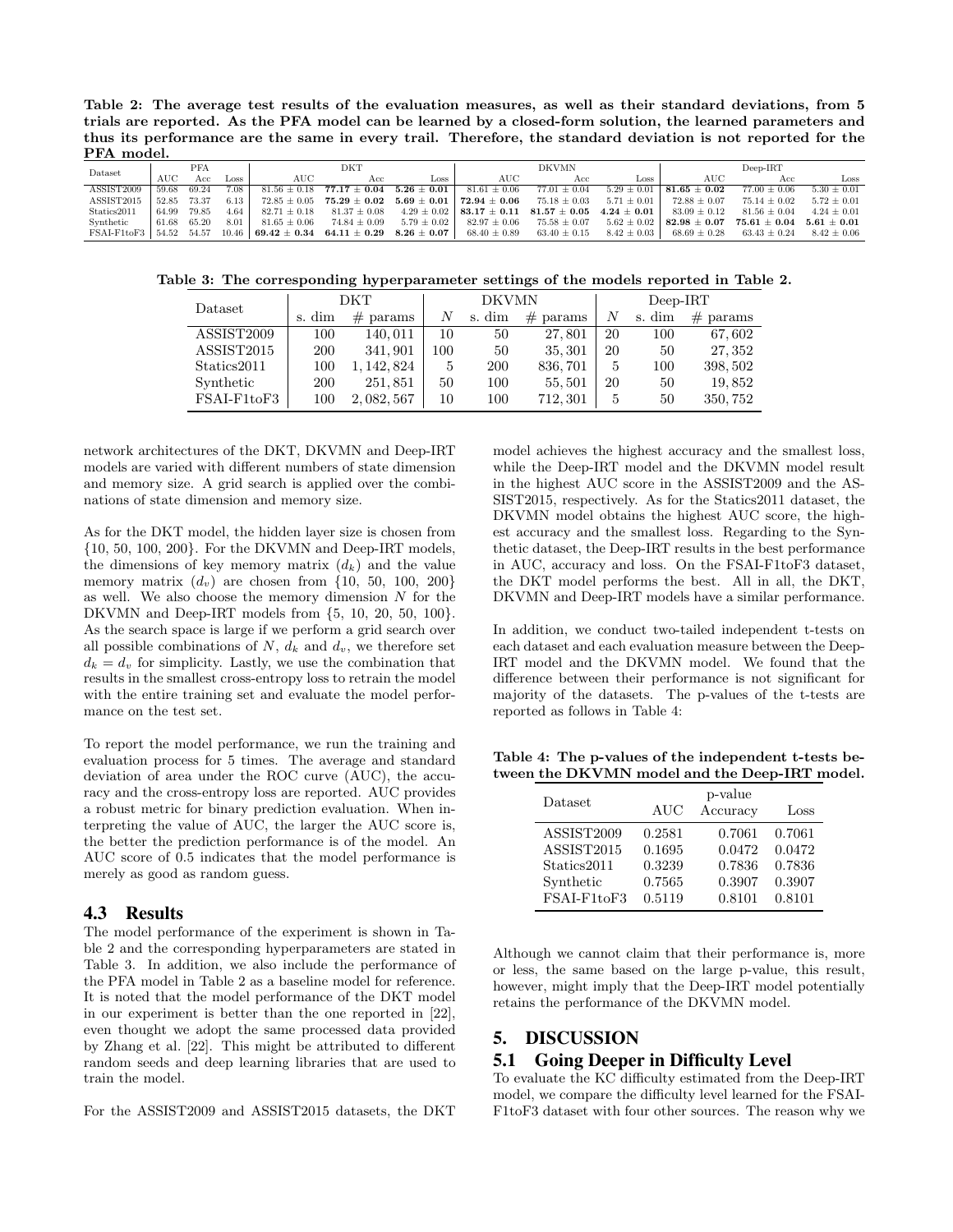

Figure 3: Pairwise comparison of the difficulty level obtained from different sources. The positions in the pairs plot are ordered according to the evaluation setting and the complexity of getting the difficulty level.

use the proprietary dataset is that we have the individual questions' difficulty level provided by the publisher. Each question is associated with a difficulty level in  $\{1, 2, 3\}$  which represents easy, medium and hard, respectively.

The second source of difficulty level is calculated according to the item analysis [1]. The difficulty level of the item analysis is the percentage of students who answer a question correctly in a test environment. Yet, to be consistent with interpretation with other models, we adopt the percentage of students who answer a question incorrectly. Furthermore, as our dataset is not collected from a test environment, a student can answer a same question multiple times. Thus, we only adopt the student's first attempt when calculating the difficulty level. Moreover, we only consider the question on which at least 10 distinct students has answered.

The third source of difficulty level is learned by the oneparameter IRT model. We also use the student's first attempt, only, on a question to learn the IRT model for the sake of avoiding multiple attempts on the same question. Moreover, we adopt  $\sigma(\theta_i - \beta_j)$  to be the item response function when learning the IRT model.

Lastly, we trained a PFA model to extract the difficulty level in a knowledge tracing setting, rather than a test environment setting. In other words, we use the entire student's learning trajectory to learn the question's difficulty level.

Since there are more than two thousands questions in this dataset, we only evaluate a set of questions that belong to a subset of skills. This subset contains five skills that constitute around a fifth of the interactions in the FSAI-F1toF3 dataset, and has in total 131 questions. These skills are "Significant Figures", "Approximation and Errors in Measurement", "Index Notation", "Laws of Indices" and "Polynomials". We visualize the difficulty level obtained from different sources in a pairs plot in Figure 3 with the Pearson correlation  $r$  stated in the lower triangular part of the pairs plot. The positions in the pairs plot are ordered according to the evaluation setting and the complexity of getting the difficulty level.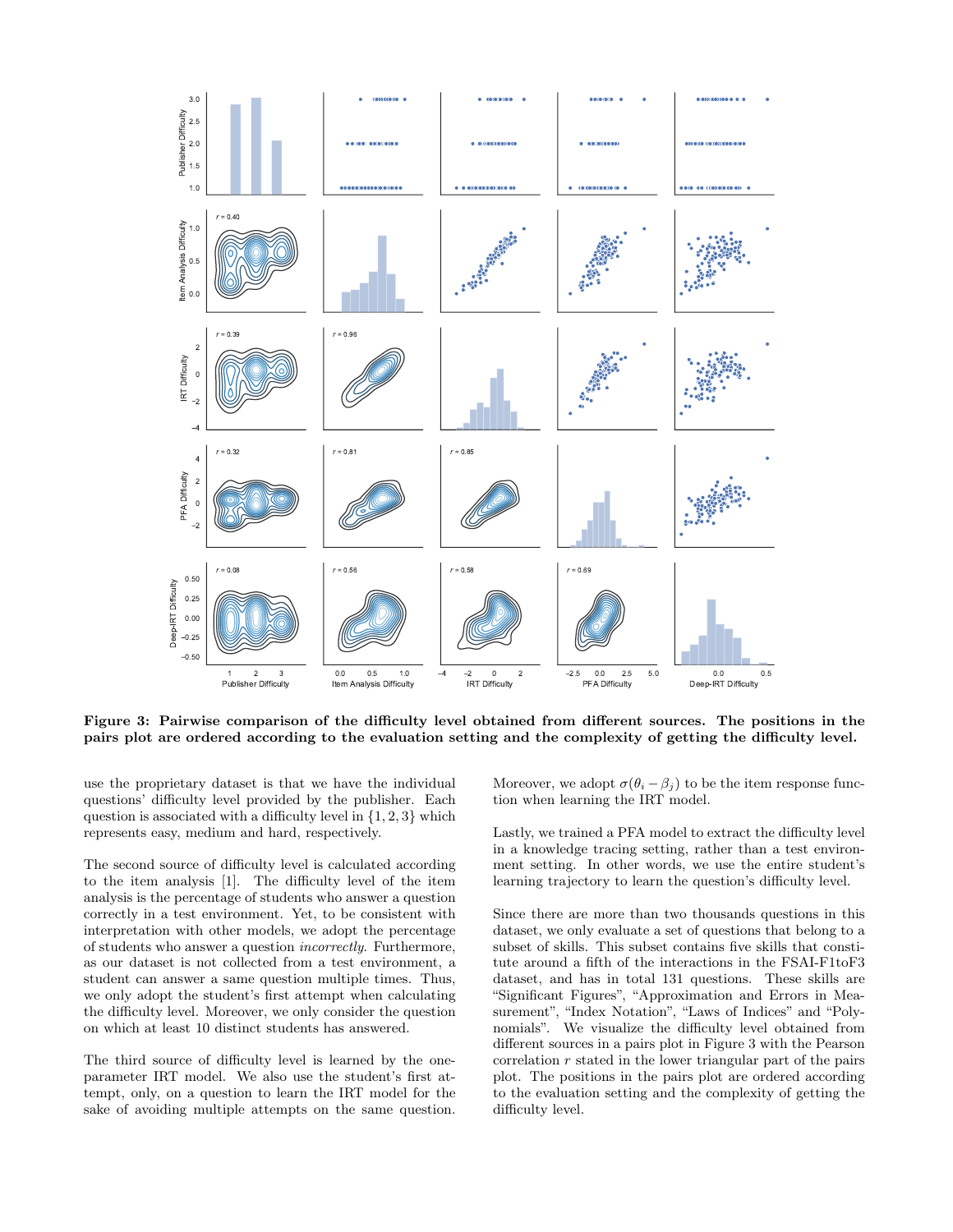

Figure 4: An example of a student's learning trajectory from the ASSIST2009 dataset. The student ability (top) and the probability prediction (bottom) are shown. The labels in the vertical dimension correspond to different skill tags. They are, from top to bottom, "equation solving two or fewer steps" (blue), "ordering factions" (orange), "finding percents" (green) and "equation solving more than two steps" (red), respectively. The learning trajectory is shown in the horizontal dimension by filled or hollow circles with corresponding colors. The filled and the hollow circles represent a correct response and an incorrect response, respectively.

The pairs plot reveals that the difficulty level learned from the Deep-IRT model aligns with most of the other sources with a strong correlation, except for the difficulty level provided by the publisher. Moreover, it is observed that the more similar the models' evaluation setting and complexity are, the higher the Pearson correlation is between the models. For example, the Pearson correlation between the difficulty level from the item analysis model and the IRT model is 0.96, while the Pearson correlation between the item analysis model and the Deep-IRT model is 0.56. Furthermore, it is observed that the difficulty level provided by the publisher is moderately correlated to the one obtained from the item analysis model (0.40) and the IRT model (0.39), but weakly correlated to the one obtained from the Deep-IRT model (0.08). Thus, it would be interesting to examine whether the difficulty level inferred from the Deep-IRT model would be more accurate than other traditional models.

# 5.2 Going Deeper in Student Ability

As stated in [20], there are two problems exist in the DKT model. The first one is that the DKT model fails to reconstruct the observed input. This means that the estimated performance of a student decreases even if the student makes a successful attempt, and vice versa. The second problem is that the estimated performance of different KCs is not consistent over time. This means that the student mastery level alternates between mastered and not-yet-mastered during the model influence. These two behaviors are undesirable and therefore we would like to examine if these problems exist in the Deep-IRT model.

We randomly select a student in the ASSIST2009 dataset and then evaluate the transition of the student's ability level and the prediction probability of getting the next KC correctly in the next time-step during the learning trajectory by visualizing the first 50 attempts of that student (shown in Figure 4). In the first 50 attempts, the student has attempted the skills of "equation solving two or fewer steps" (shown in blue), "ordering factions" (orange), "finding percents" (green) and "equation solving more than two steps" (red).

As observed from the figure, the prediction transition is smooth while there are some counter intuitive prediction. For example, when the student answers "equation solving more than two steps" (red) incorrectly, the corresponding estimated student ability level and the prediction probability increase, instead. Moreover, it seems that the model cannot identify the prerequisite relationship among the skills. For instance, when the student is answering the skill "equation solving two or fewer steps" (blue) correctly, the estimated student ability level and the prediction probability of the skill "equation solving more than two steps" (red) decrease. However, it is expected if the student is doing well in the skill "equation solving two or fewer steps" (blue), it should, at least, does not have an adverse effect on the skill "equation solving more than two steps" (red). Thus, it would be interesting to investigate methods to make deep learning based knowledge tracing model reliable, e.g., the predictionconsistent regularization proposed in [20].

## 6. CONCLUSION

In this paper, we propose the Deep-IRT model which empowers the deep learning based knowledge tracing model with explaniability. Experiments show that the Deep-IRT model retains the performance of the deep learning based knowledge tracing model while simultaneously being able to estimate the KC difficulty level and the student ability level over time. Moreover, the difficulty level estimated by the Deep-IRT model aligns with the difficulty level obtained by other traditional methods, e.g., the IRT model and the item analysis. Thus, it potentially provides an alternative way to estimate KC's difficulty level by utilizing the entire learning trajectory, rather than the traditional educational testing environment. However, there are still rooms for improvement on learning the inherent KC dependency. One of the potential ways is to learn a better KC vector representation by incorporating the content of questions [16].